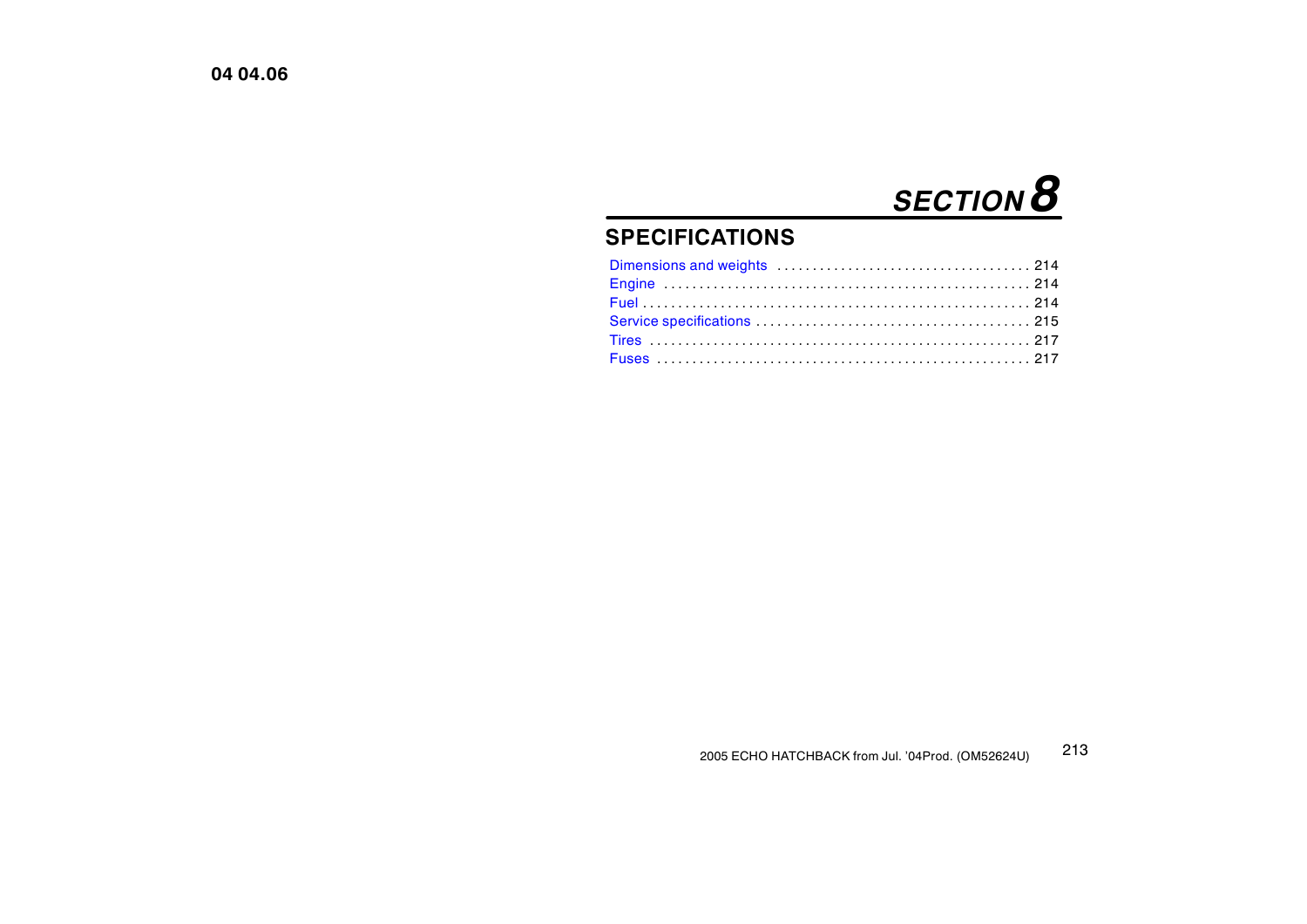## <span id="page-1-0"></span>**04 04.06**

| <b>Dimensions and weights</b>                                             |  |            |      |              |
|---------------------------------------------------------------------------|--|------------|------|--------------|
| Overall length                                                            |  | $mm$ (in.) |      | 3735 (147.0) |
| Overall width                                                             |  | $mm$ (in.) | 1660 | (65.4)       |
| Overall height                                                            |  | $mm$ (in.) | 1500 | (59.1)       |
| Wheelbase                                                                 |  | $mm$ (in.) | 2370 | (93.3)       |
| Front tread                                                               |  | $mm$ (in.) | 1445 | (56.9)       |
| Rear tread                                                                |  | $mm$ (in.) | 1420 | (55.9)       |
| Vehicle capacity weight<br>$(occupants + luqaa)$<br>280 (617)<br>kg (lb.) |  |            |      |              |
| Towing capacity<br>(trailer + cargo weight)                               |  |            |      |              |

kg (lb.) 318 (700)

**Engine** Model: 1NZ−FE Type: 4 cylinder in line, 4 cycle, gasoline Bore and stroke, mm (in.):  $75.0 \times 84.7$  (2.95  $\times$  3.33) Displacement, cm<sup>3</sup> (cu. in.): 1497 (91.3)

## **Fuel**

Fuel type: Unleaded gasoline, Octane Rating 87 (Research Octane Number 91) or higher Fuel tank capacity, L (gal., Imp. gal.): 45 (11.9, 9.9)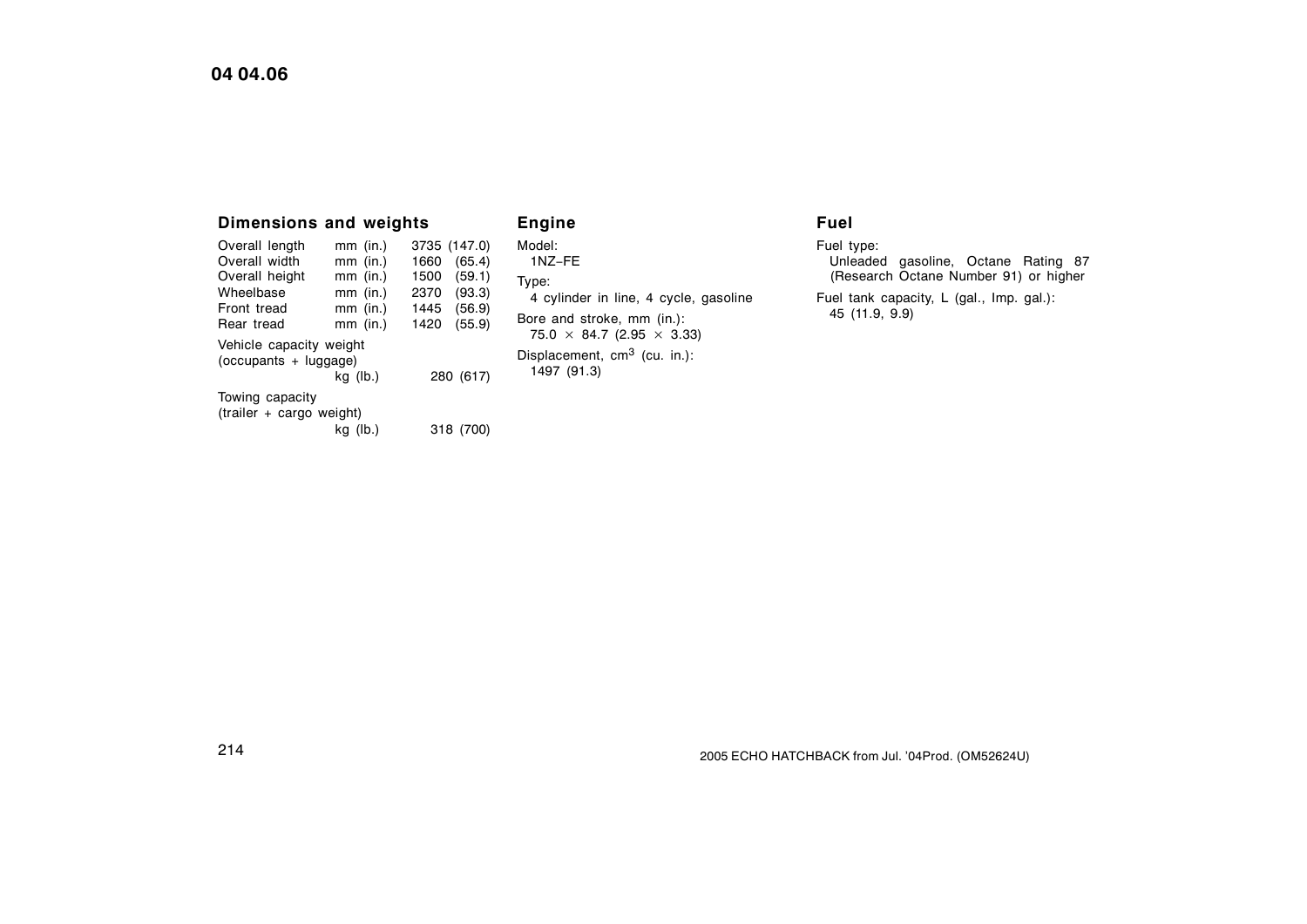## <span id="page-2-0"></span>**Service specifications**

#### **ENGINE**

Valve clearance (engine cold), mm (in.):<br>Intake  $0.15 - 0.25$  (0.006 - 0.016  $0.15 - 0.25$  (0.006  $-0.010$ ) Exhaust 0.25—0.35 (0.010—0.014)

Spark plug type:

```
DENSO K16R−U<br>NGK BKR5EY
   BKR5EYA
```
Spark plug gap, mm(in.): 0.8 (0.031)

Drive belt tension measured with Boroughs drive belt tension gauge No. BT−33−73F (used belt), lbf:

Generator belt  $100+20$ Power steering pump belt  $65\pm10$ 

#### **ENGINE LUBRICATION**

Oil capacity (drain and refill), L (qt., Imp. qt.):

| With filter    | $3.7$ $(3.9, 3.3)$ |
|----------------|--------------------|
| Without filter | $3.4$ $(3.6, 3.0)$ |

"Toyota Genuine Motor Oil" is used in your Toyota vehicle. Use Toyota approved "Toyota Genuine Motor Oil" or equivalent to satisfy the following grade and viscosity.

#### Oil grade:

API grade SL "Energy−Conserving" or ILSAC multigrade engine oil

Please contact your Toyota dealer for further details.

Recommended oil viscosity:

SAE 5W−30



#### **COOLING SYSTEM**

Total capacity, L (qt., Imp. qt.): Manual transmission 4.4 (4.7, 3.9) Automatic transmission 4.3 (4.5, 3.8)

#### Coolant type:

"Toyota Super Long Life Coolant" is used in your Toyota vehicle at factory fill. In order to avoid technical problems, only use "Toyota Super Long Life Coolant" or similar high quality ethylene glycol based non−silicate, non−amine, non− nitrite, and non−borate coolant with long−life hybrid organic acid technology. (Coolant with long−life hybrid organic acid technology is a combination of low phosphates and organic acids.)

Do not use plain water alone.

Please contact your Toyota dealer for further details.

#### **BATTERY**

**OIL008** 

Open voltage<sup>\*</sup> at 20°C (68°F): 12.6—12.8 V Fully charged

12.2—12.4 V Half charged 11.8—12.0 V Discharged

<sup>∗</sup>: Voltage that is checked 20 minutes after the key is removed with all the lights turned off

Charging rates: 5 A max.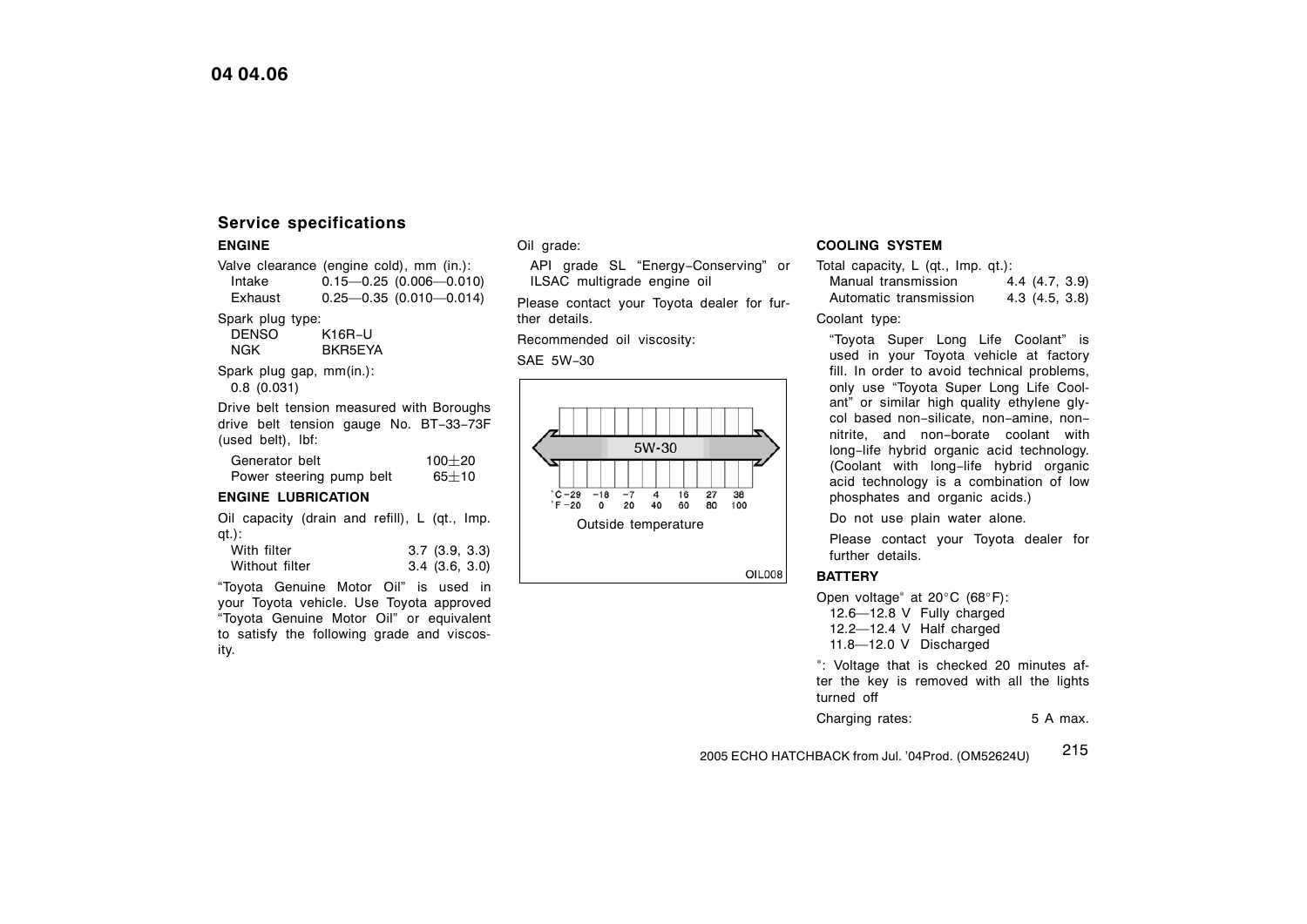#### **CLUTCH**

Pedal free play, mm (in.): 5—15 (0.2—0.6) Fluid type: SAE J1703 or FMVSS No. 116 DOT 3

#### **MANUAL TRANSAXLE**

Oil capacity, L (qt., Imp. qt.): 1.9 (2.0, 1.7)

Oil type: Gear oil API GL−4 or GL−5

Recommended oil viscosity: SAE 75W−90

#### **AUTOMATIC TRANSAXLE**

Fluid capacity (drain and refill), L (qt., Imp. qt.): 2.9 (3.1, 2.6)

Fluid type:

Toyota Genuine ATF Type T−IV

Change automatic transmission fluid only as necessary.

Generally, it is necessary to change automatic transmission fluid only if your vehicle is driven under one of the Special Operating Conditions listed in your "Scheduled Maintenance Guide" or "Owner's Manual Supplement". When changing the automatic transmission fluid, use only "Toyota Genuine ATF Type T−IV" (ATF JWS3309 or NWS6500) to aid in assuring optimum transaxle performance.

**Notice: Using automatic transmission fluid other than "Toyota Genuine ATF Type T−IV" may cause deterioration in shift quality, locking up of your transmission accompanied by vibration, and ultimately damage the automatic transmission of your vehicle.**

#### **BRAKES**

Minimum pedal clearance when depressed with the pressure of 490 N (50 kgf, 110 lbf) with the engine running, mm (in.): 55 (2.2)

Pedal free play, mm (in.): 1—6 (0.04—0.24)

Pad wear limit, mm (in.): 1.0 (0.04)

Lining wear limit, mm (in.): 1.0 (0.04)

Parking brake adjustment when pulled with the force of 196 N (20 kgf, 44 lbf): 6—9 clicks

Fluid type: SAE J1703 or FMVSS No. 116 DOT 3

#### **STEERING**

Wheel free play: Less than 30 mm (1.2 in.)

Power steering fluid type: wer steering nald type.<br>Automatic transmission fluid DEXRON®II or III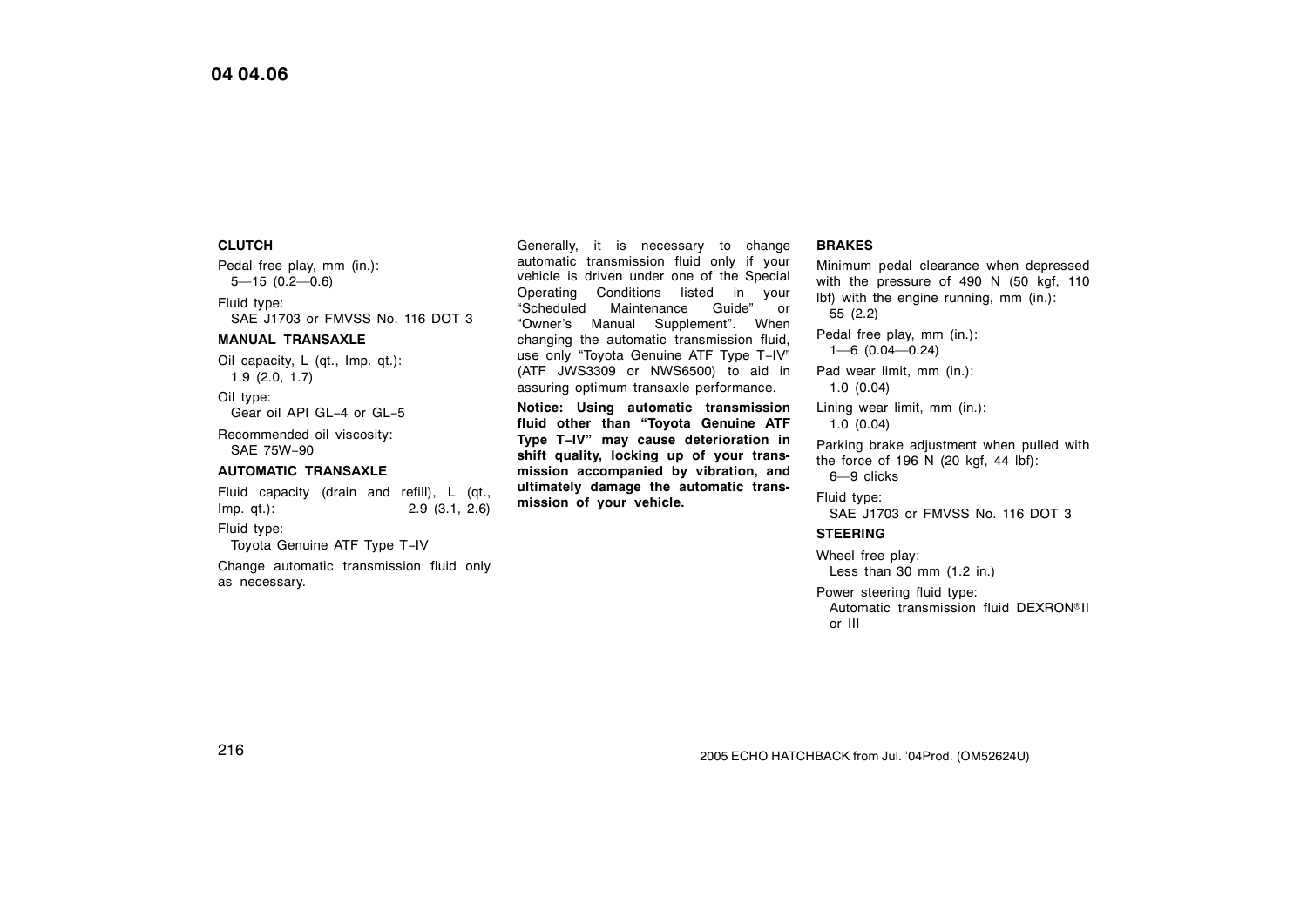## <span id="page-4-0"></span>**04 04.06**

## **Tires**

#### **Fuses**

**Tire size and cold tire inflation pressure:**

Tire size kPa (kgf/cm<sup>2</sup> or bar, psi) Standard

P175/65R14 81S 220 (2.2, 32)

Spare<br>T115/70D14 420 (4.2, 60)

## **Wheel size:**

Standard14 x 5 1/2J, 14 x 5 1/2JJ Spare 14 x 4T

**Wheel nut torque, N·m (kgf·m, ft·Ibf):**

## **103 (10.5, 76)**

NOTE: For a complete information on tires (e.g. replacing tires or replacing wheels), see<br>"Checking tire inflation tire inflation pressure" through<br>"Aluminum wheel "Aluminum precautions", page [191](#page-6-0) through [198](#page-13-0) in Section 7−2.



#### **Engine compartment**

**Fuses (type A)**

- **1. P/POINT 15 A:** No circuit
- **2. H−LP RH/H−LP LO RH 10 A:** Right− hand headlight
- **3. H−LP LH/H−LP LO LH 10 A:** Left− hand headlight
- **4. ST 30 A:** Starter system
- **5. AM2 15 A:** Starter system, SRS airbag system, multiport fuel injection system/sequential multiport fuel injection system, discharge warning system
- **6. HORN 15 A:** Horn



#### **Instrument panel**

- **7. EFI 15 A:** Multiport fuel injection system/sequential multiport fuel injection system
- **8. DOME 15 A:** Interior light, gauges of meters
- **9. SPARE 15 A:** Spare
- **10. SPARE 30 A:** Spare
- **11. GAUGE 10 A:** Back−up lights, charging system, air conditioning system, gauges of meters
- **12. ACC 15 A:** Cigarette lighter
- **13. A.C 7.5 A:** Air conditioning system